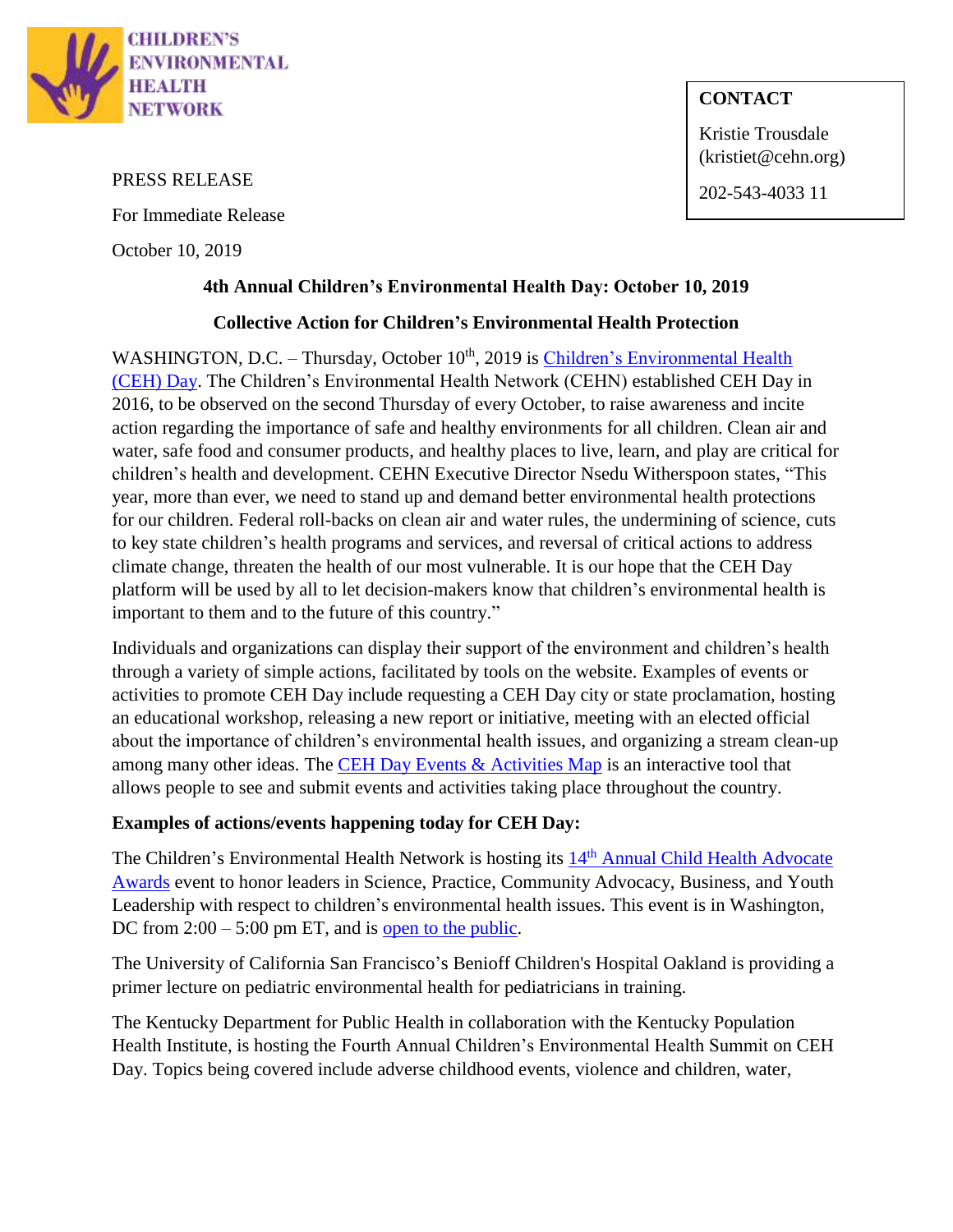JUUL and other POD systems, lead, child safety, immunizations, rural health, built environment, and community engagement.

The Western New York Children's Environmental Health Center is providing children's environmental health education and outreach for families in pediatric clinic, and on October 12 the center is providing community outreach at the Buffalo Baby & Toddler.

## **Join the Conversation and Promotions—Make Your Voice Heard**

CEHN is hosting a **Twitter Chat** on October  $10<sup>th</sup>$ , 2019 at 12:00 pm ET that will focus on children's environmental health in early care and education (ECE) settings, focusing on challenges and progress made to improve the health and safety of these important spaces. It will also highlight resources, initiatives, and opportunities to advance the protection of children from environmental hazards in ECE. Most importantly, the chat aims to hear and learn directly from child care and teaching professionals about their challenges and needs. Millions of the youngest and most vulnerable children attend child care programs and it is time for the conversation around quality child care to consider persistent health and developmental threats in these facilities, such as lead-based paint, asbestos, and mold.

All are invited to join the conversation on Twitter (please use the #CEHchat hashtag), and all are encouraged to promote CEH Day using the ready-made social media messages found in the [promotional toolkit.](https://cehn.org/wp-content/uploads/2016/07/2018-CEH-Toolkit_FINAL.pdf) CEH-related campaigns or organizations in cities/states that successfully obtained a CEH Day proclamation for Oct 10, 2019 can put them to good use via a [proclamations advocacy toolkit.](https://cehn.org/wp-content/uploads/2019/10/2019-CEH-Proclamation-Advocacy-Toolkit_FINAL.pdf) This toolkit provides ideas and sample messaging to help hold elected officials accountable to prioritize children's environmental health every day of the year, not just on CEH Day. Collectively, the proclamations and other actions taken at state, city and community levels, are a means to inspire progress towards placing children at the center of all policy and decision-making.

## **View a brief Video of CEH Day Partner Organizations**

Why Children's Environmental Health?<https://youtu.be/Yt1rQusBblU>

# **CEH Day Partners:**

- $\bullet$  350.org
- Alliance of Nurses for a Healthy Environment
- American Federation of Teachers
- American Lung Association
- American Public Health Association
- Association of Maternal and Child Health Programs
- Association of State and Territorial Health Officials
- Asthma and Allergy Foundation of America
- Black Millennials for Flint
- Child Care Aware of America